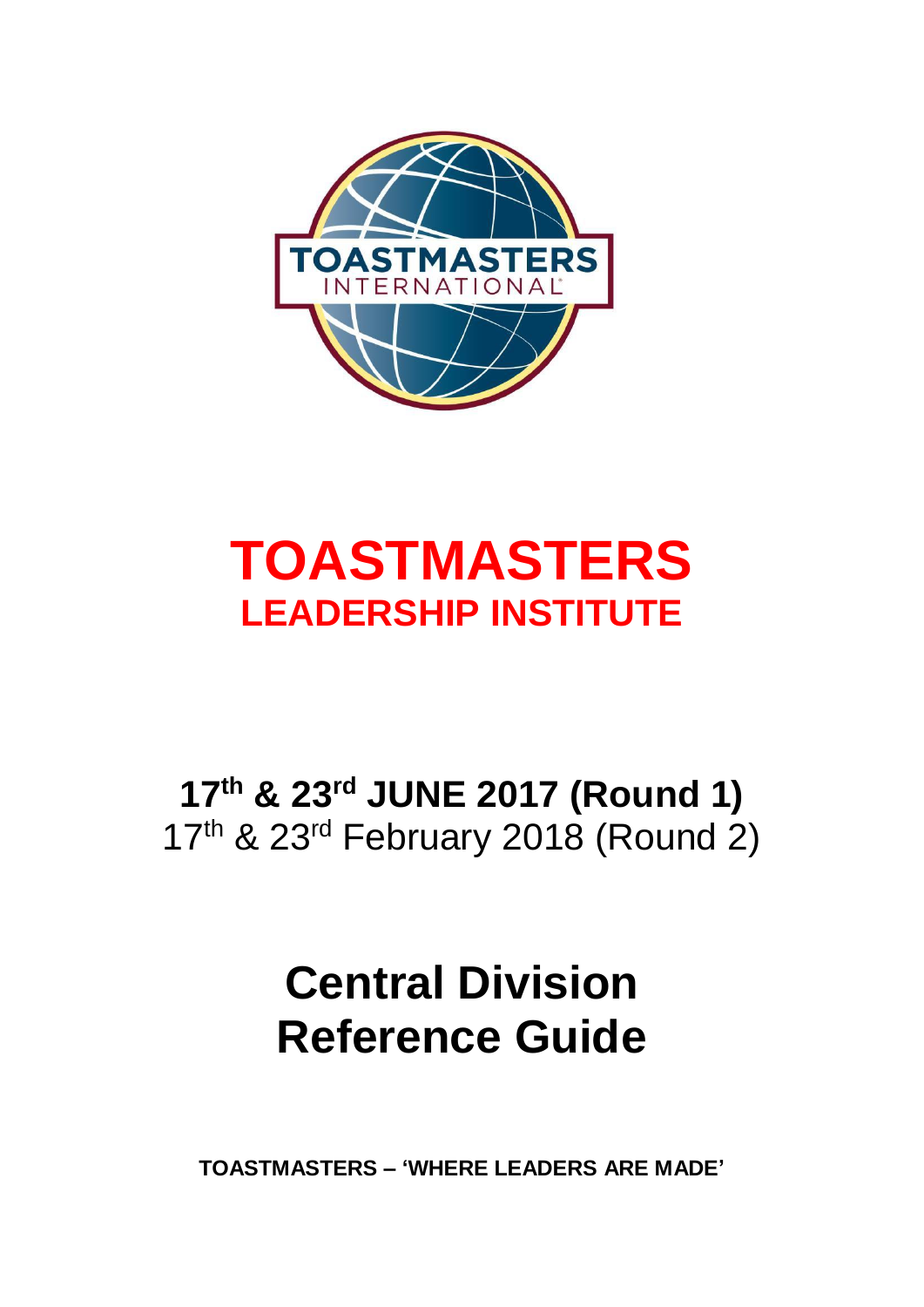# *Table of Contents*

| Welcome from Division Director 2017-2018                    | 3               |
|-------------------------------------------------------------|-----------------|
|                                                             | 4               |
| 2017-2018 Essential Contacts                                |                 |
| <b>Website Resources</b>                                    | 5               |
| Distinguished Club Program                                  | 5               |
| Central Division Contest Timetable 2017 - 2018              | 6               |
| Central Division Education and Training Program 2017 – 2018 | $\overline{7}$  |
| Advanced Manuals used for Division Workshops                | 8               |
| Pathways contacts                                           | 9               |
| <b>Acronyms and Abbreviations</b>                           | 10              |
| Speechcraft                                                 | 11              |
| Central Division Clubs - Essential Information              | 12 <sup>2</sup> |
| <b>Roles of Club Officers</b>                               | 13              |
| The Mission of Toastmasters International                   | 14              |
| <b>Objectives of Toastmasters</b>                           | 14              |
| <b>Suggested Induction Ceremony</b>                         | 15 <sub>2</sub> |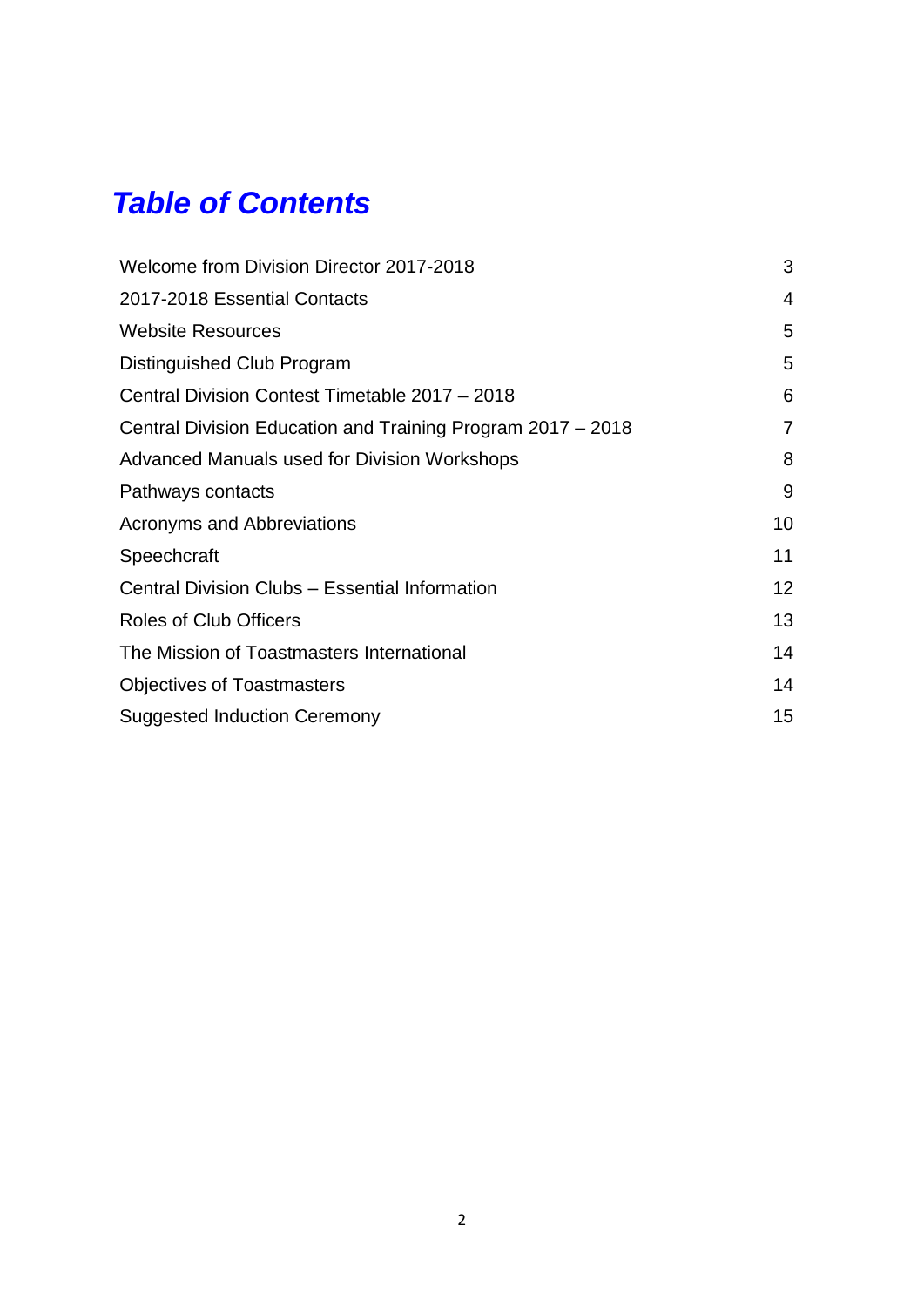### *Welcome from Division Director 2017-2018*

Dear Club Officers,

Welcome to the Central Division team, congratulations, thank you for accepting your role to serve on this team through Club executive and/or Area Director appointment.

These important roles will advance your leadership skills, personal development and growth over the next twelve months as you serve the Division with your team. The challenges are rewarding, collaborate with each other and inspire leadership to continue to grow within your areas.

There is support in your role as a Club Officer through training sessions, online resources and utilising members who have served before you, a wealth of knowledge waiting for you to tap into.

This is a quick reference guide with useful resource tools it contains key dates, contact details and online links as well as vital information to help you understand various aspects of Toastmasters to plan your club goals in the year ahead.

I wish you every success, enjoy your year and thank you for stepping up to be leaders within Central Division.

**Sue Pederick Central Division Director 2016/18**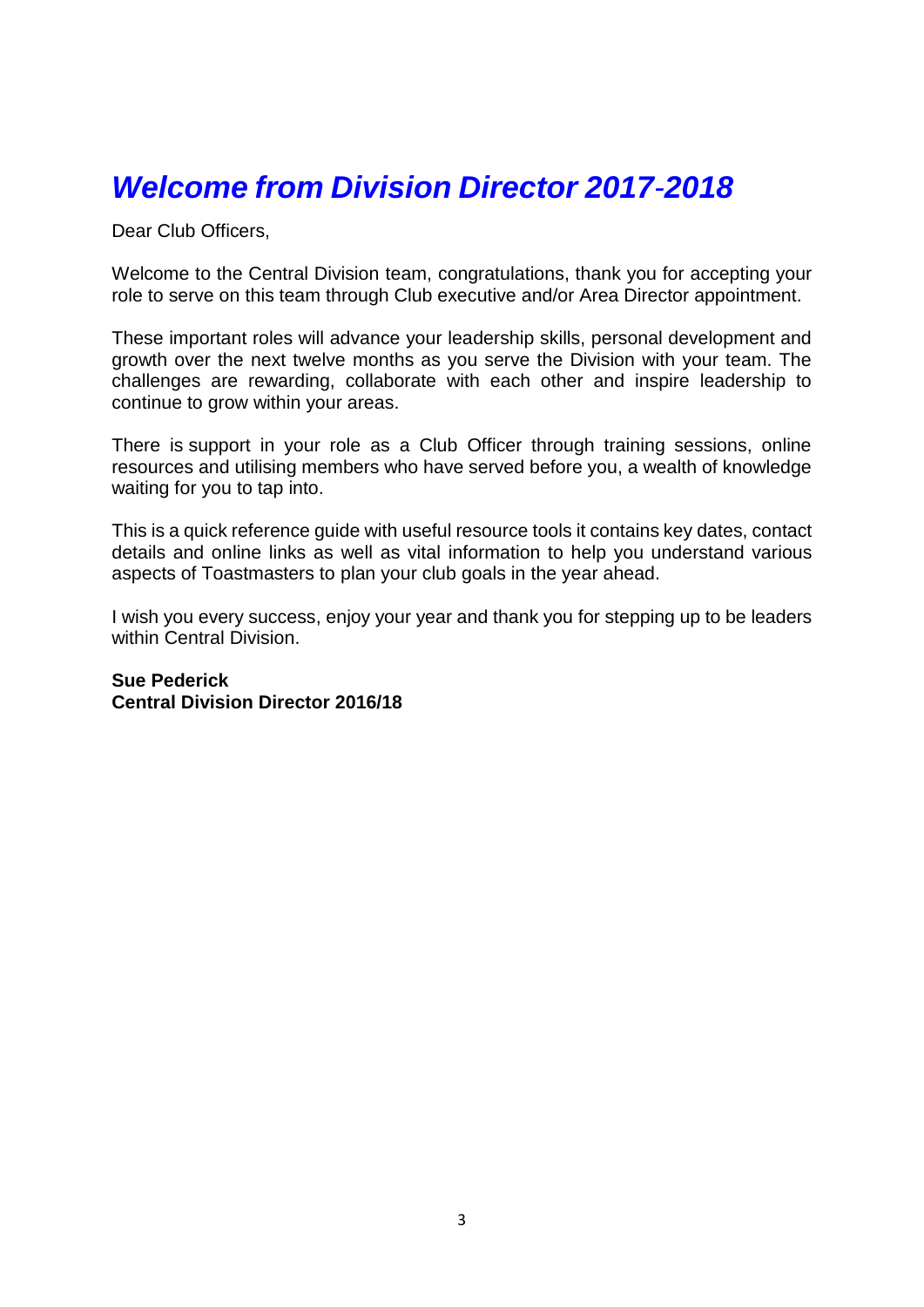#### *2017-2018 Essential Contacts*

**District Director**

Christine Dimitros DTM 0408 520 584 [Districtdirector@d73.toastmasters.org.au](mailto:Districtdirector@d73.toastmasters.org.au)

**Program Quality Director** Elizabeth Allwood DTM 0418 576 920 [pqd@d73.toastmasters.org.au](mailto:pqd@d73.toastmasters.org.au)

**Club Growth Director** Estella Hutchinson DTM 0418 386 899 [cgd@d73.toastmasters.org.au](mailto:cgd@d73.toastmasters.org.au)

**Administration Manager** Rebecca Arnold [admin@d73.toastmasters.org.au](mailto:admin@d73.toastmasters.org.au)

**Finance Manager** Ray Ingwersen [0428 828 836](file:///C:/Users/jbost/AppData/Local/Microsoft/Windows/Downloads/raskel1947@optusnet.com.au) [finance@d73.toastmasters.org.au](mailto:finance@d73.toastmasters.org.au)

**Public Relations Manager** Darrell Pitt [prm@d73.toastmasters.org.au](mailto:prm@d73.toastmasters.org.au)

**Club Extension Chair-SA** Peter Cesco [extchair-sa@d73.toastmasters.org.au](mailto:extchair-sa@d73.toastmasters.org.au)

**Newsletter Editor**

[newsletter@d73.toastmasters.org.au](mailto:newsletter@d73.toastmasters.org.au)

**District Webmaster** Daniel G Taylor [maintainer@d73.toastmasters.org.au](mailto:maintainer@d73.toastmasters.org.au)

**Immediate Past District Director** Yoke-Ching Tan DTM 0423 708 057 [ipdd@d73.toastmasters.org.au](mailto:ipdd@d73.toastmasters.org.au)

**https://d73.toastmasters.org.au/officers/**

**Division Director** Sue Pederick 0400 607 713 [dd-central@d73.toastmasters.org.au](mailto:dd-central@d73.toastmasters.org.au)

**Training & Education Coordinator S.A.** 'Central Division Education and Training Leadership team- All Area Directors and Central Division Director' [education-sa@d73.toastmasters.org.au](mailto:education-sa@d73.toastmasters.org.au)

**Speechcraft Coordinator** Nick Kastelein [speechcraft-sa@d73.toastmasters.org.au](mailto:speechcraft-sa@d73.toastmasters.org.au)

**Area Director C7** Giordana Cross [area-c7@d73.toastmasters.org.au](mailto:area-c7@d73.toastmasters.org.au)

**Area Director C8** Paul Curtis [area-c8@d73.toastmasters.org.au](mailto:area-c8@d73.toastmasters.org.au)

**Area Director C9** Mal Rogers [area-c9@d73.toastmasters.org.au](mailto:area-c9@d73.toastmasters.org.au)

**Area Director C10** Michelle Smith [area-c10@d73.toastmasters.org.au](mailto:area-c10@d73.toastmasters.org.au)

**Area Director C11** Elizabeth Owen [area-c11@d73.toastmasters.org.au](mailto:area-c11@d73.toastmasters.org.au)

 **Area Director C12** Darrell Klar [area-c12@d73.toastmasters.org.au](mailto:area-c12@d73.toastmasters.org.au)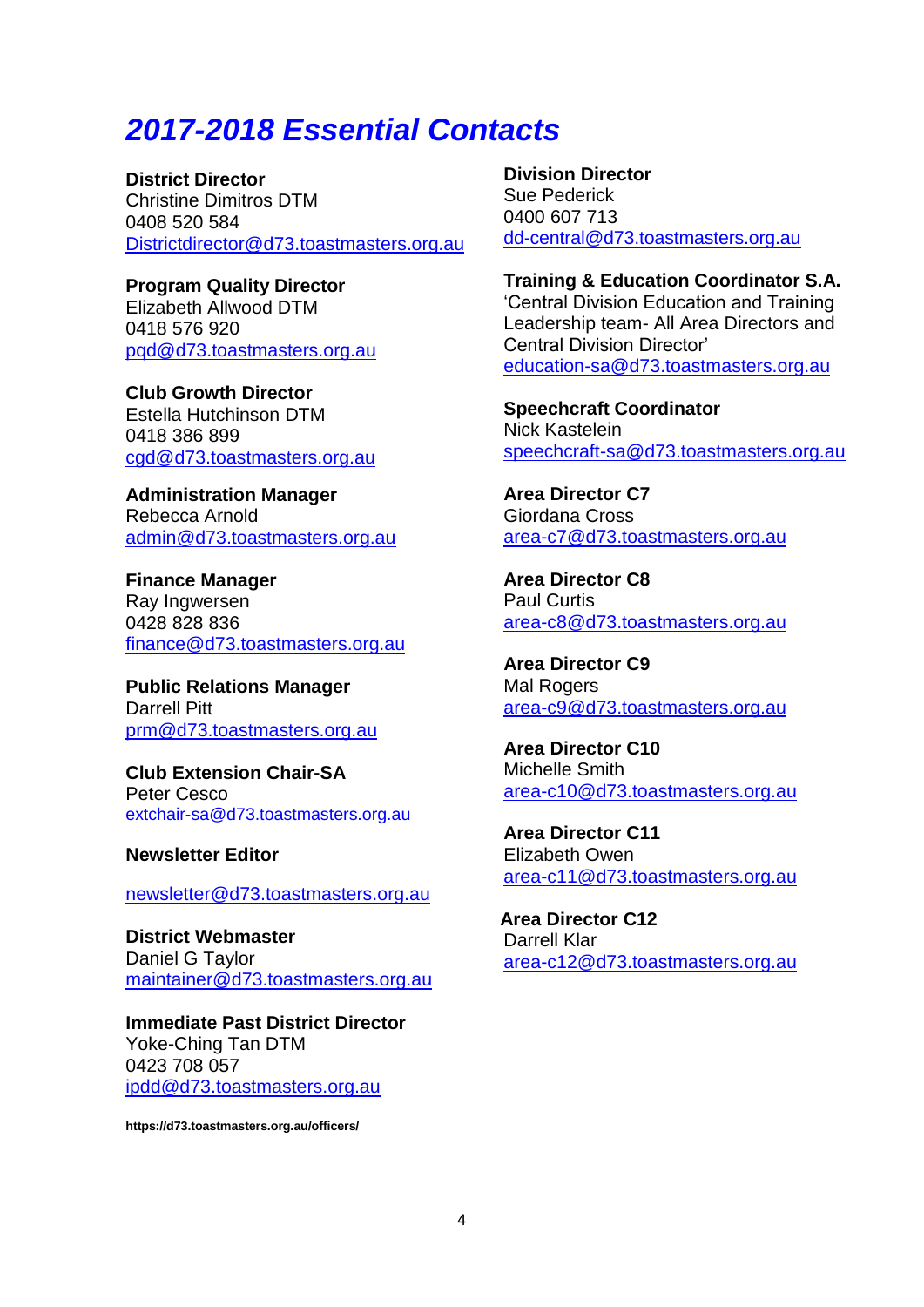### *Website Resources*

**Web pages:** 

**Division-Central Division Toastmasters (SA):** <http://www.toastmastersa.org/><br>**District-** District 73: http://d73.toastmasters.org.au/

<http://d73.toastmasters.org.au/>

**TMI** - Toastmasters International: <https://www.toastmasters.org/><br>**TMI Dashboard-** http://dashboards.toastmasters.org/ <http://dashboards.toastmasters.org/>

**Facebook:**

**Central Division:** <https://www.facebook.com/groups/4538484302/> **District 73:** <https://www.facebook.com/d73toastmasters/>

**NOTE**: To conduct Club Officer Business at Toastmasters HQ [\(www.toastmasters.org\)](http://www.toastmasters.org/) you need your member number and password. Login to on the home page. Click on the Leadership Central tab. Click on the Club Central option on the far left. Click on your club name to make changes, submit awards and process member renewals.

### *Distinguished Club Programme (DCP)*

**Awards**

#### **Distinguished Club**

**Achieve any five (5) of the 10 Goals**

#### **Select Distinguished Club**

**Achieve any seven (7) of the 10 Goals**

#### **President's Distinguished Club**

**Achieve any nine (9) of the 10 Goals**

**Goals**

**Two Competent Communicators (CC) Two more CCs One Advanced Communicator (AC) One more AC One (CL), (ALB), (ALS), or (DTM) One more CL, ALB, ALS or DTM**

**Four new members Four more new members**

**Minimum four Club Officers trained during each of the two training periods.**

**One semi-annual and one Club Officer List submitted on time**

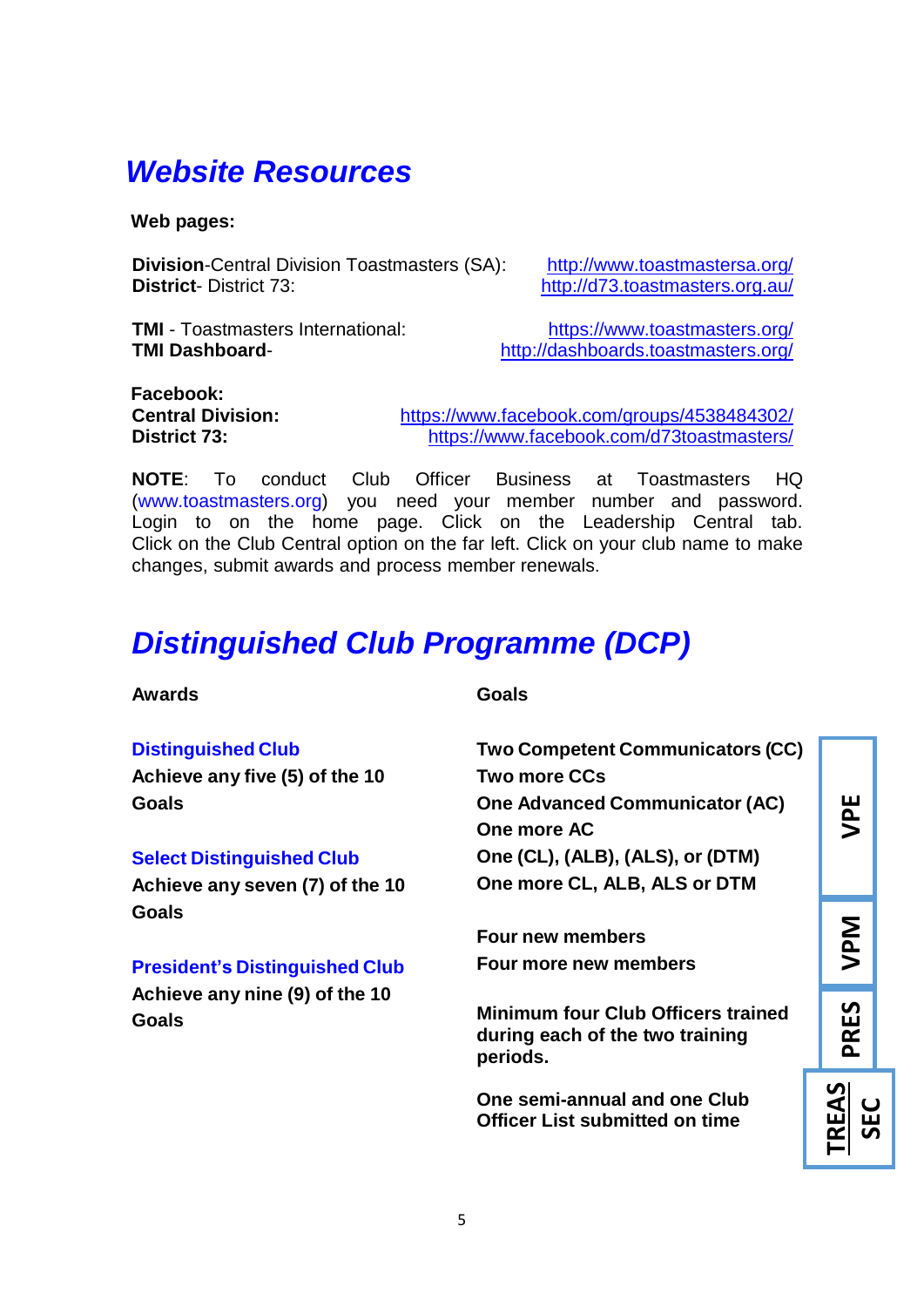# *Contest Timetable 2017-2018*

Contests should consist of the following:

- Humorous
- Evaluation
- International
- Table Topics.

In Areas with 5 or more clubs, only the 1st place winner progresses to the Area Contest. In all other Areas, 1st and 2nd place progress to the Area Contest.

The 1st place winner at each Area Contest progresses to the Division final. Each Division contest will have the 6 Area contestants. Only the winner of each contest progresses to the District Contests in May 2018.

Club contests need to be completed before the Area contest, ideally by end of September 2017 Area contests need to be completed before the Division contest on the 17th March 2018, ideally by end of November 2017.

Central Division contests to be held on the 17th March 2018

District 73 contests to be held on 18th – 20th May 2018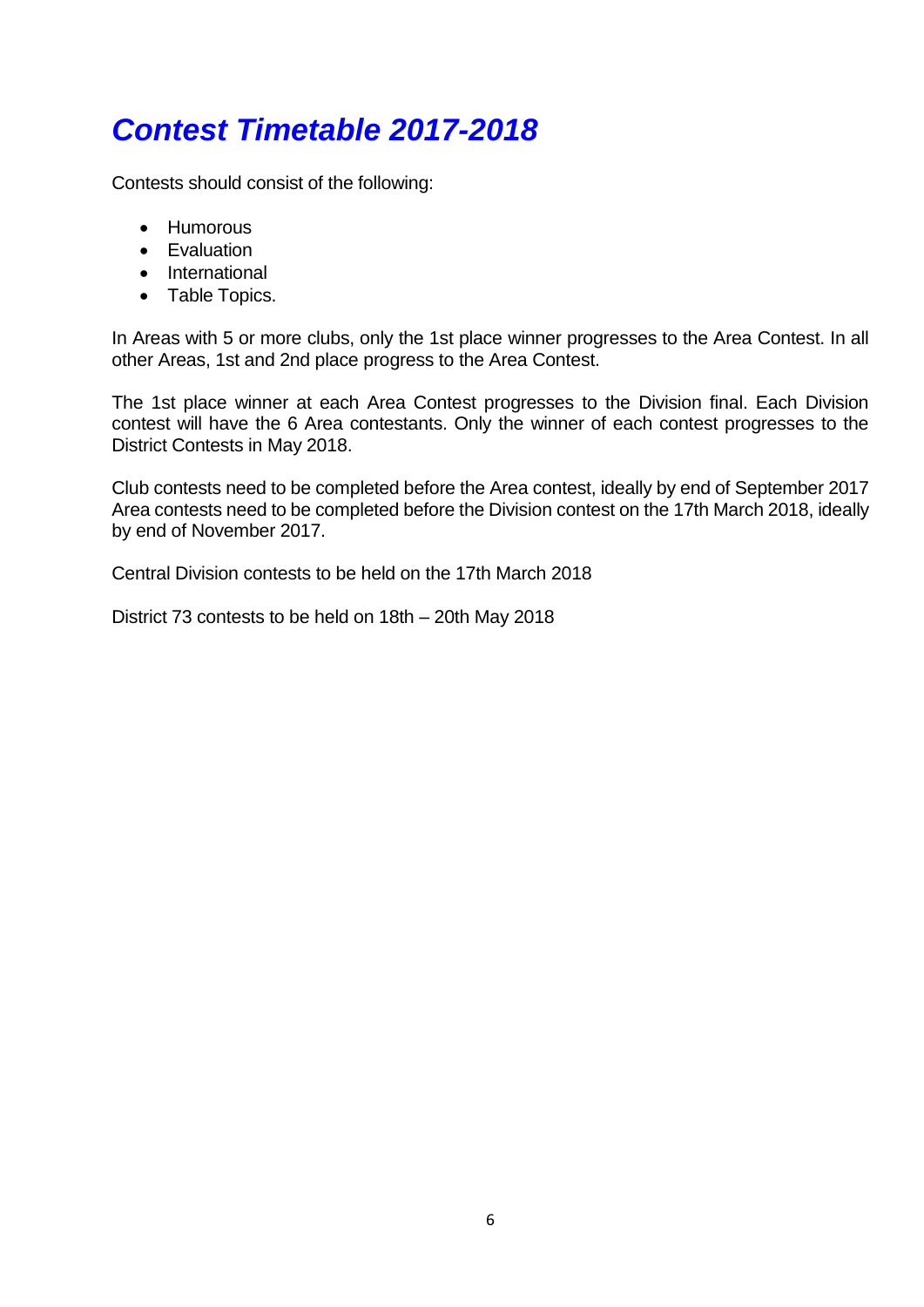# *Central Division Education and Training Program*

**Education Development Centre – 4 Milner Street, Hindmarsh** (Unless specified or advertised otherwise)

#### **2017**

| 15 July      | The Better Speaker Series         |
|--------------|-----------------------------------|
| 12 August    | <b>Evaluation Workshop</b>        |
| 09 September | <b>Inspired Thinking Workshop</b> |
| 20 October   | The Successful Club Series        |
| 18 November  | Pathways, DTM 2020, Tech Workshop |

#### **2018**

| 17 February<br>23 February | Club Officer Training (Round 2)<br>Club Officer Training (Round 2 -supplementary session)                          |
|----------------------------|--------------------------------------------------------------------------------------------------------------------|
| 17 March                   | <b>Central Division Conference</b>                                                                                 |
| 14 April                   | <b>TBC Contest and Judging Workshop</b>                                                                            |
| 5 May                      | <b>TBC Leadership Workshop</b>                                                                                     |
| 18-20 May                  | <b>District 73 Convention- Hobart</b>                                                                              |
| 16 June<br>23 June         | Toastmaster Leadership Institute (Round 1)<br>Toastmaster Leadership Institute (Round 1- supplementary<br>session) |

Toastmasters Leadership Institute (TLI) Club Officer training (COT) sessions are provided at no cost. Bookings are essential for catering and room booking purposes. The supplementary session of TLI is held on a Friday evening following the main session.

Central Division workshops may have a nominal charge of \$10. Other workshops or unique events will be on offer for the Division on a case by case basis charge would be \$10 - \$25 depending on the presenter.

*Disclaimer: The dates and workshops are as a guide and are still to be confirmed (TBC) at time of printing.*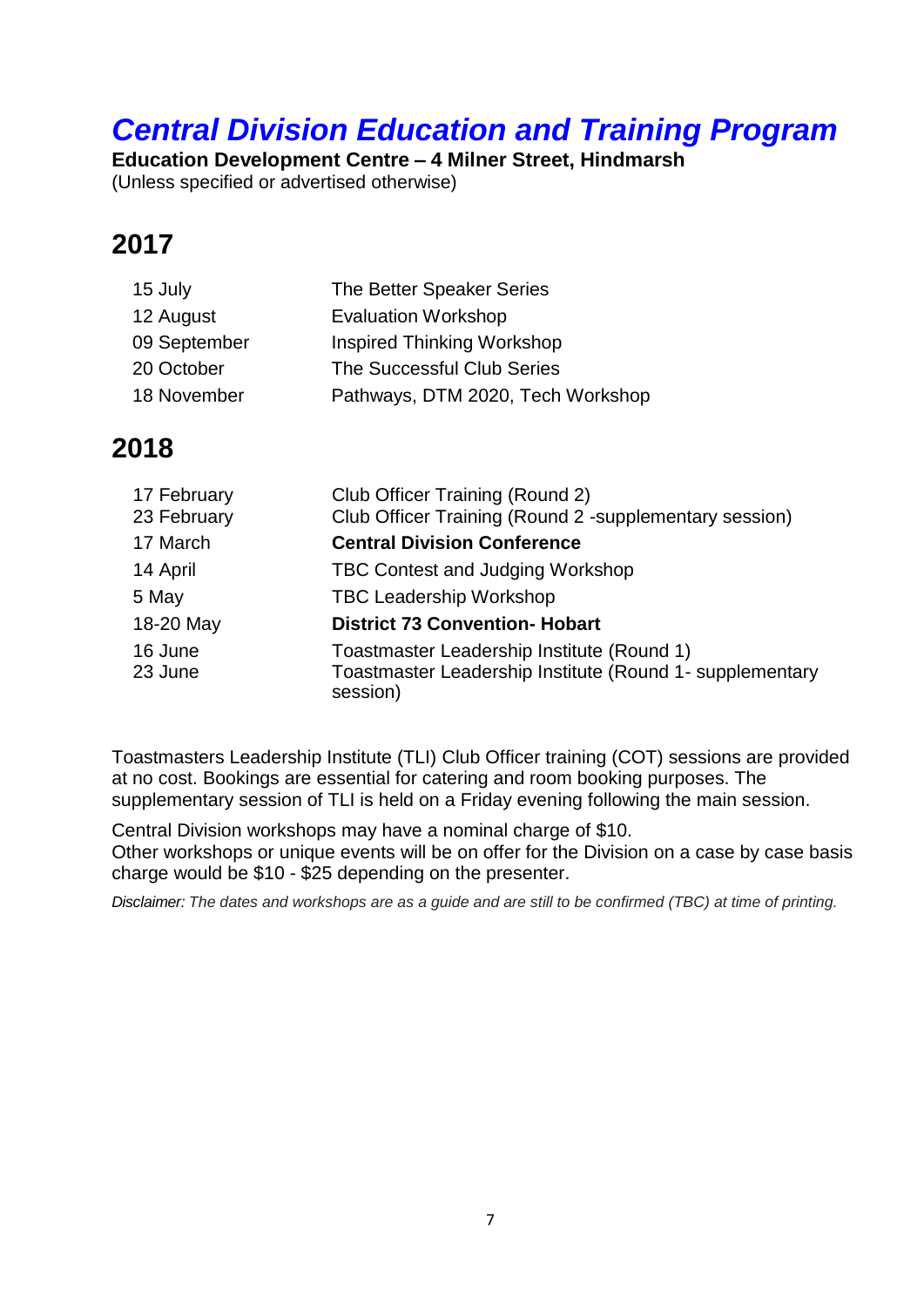# *Central Division Education and Training*

Central Division is proud of the education program offered to members. Regular workshops are run by members for members. These workshops provide opportunities to learn new skills. Whether you are an experienced Toastmaster or new to the organisation, the workshop program has something for you as a presenter or participant.

- Do you need to present workshops as part of your employment?
- Do you want to present to larger groups?

The Central Division workshop schedule is the ideal place to advance your workshop and presentation skills. Each of the workshops available has a coordinators guide with the basic structure. You are responsible for researching your content and delivering. The journey to achieving Distinguished Toastmaster requires presenting workshops that may not fit in your normal club meeting format and opportunities will be provided within the Education and Training forum.

If you would like to present one of these workshops and advance your workshop presentation skills, contact the Education and Training Coordinators at: [education-sa@d73.toastmasters.org.au](mailto:education-sa@d73.toastmasters.org.au)

Coordinators for 2017/2018: 'Central Division Training and Education Team' (Giordana Cross AD C7, Paul Curtis AD C8, Michelle Smith AD C10, Elizabeth Owen AD C11, Darrell Klar AD C12 and Sue Pederick DD Central)

### *Advanced Manual Speeches used for Division Workshops*

| <b>Speech Manual</b>                       | <b>Speech Title</b>         | <b>Presentation Length</b>           |
|--------------------------------------------|-----------------------------|--------------------------------------|
| <b>Specialty Speeches</b>                  | Introduce the Speaker       | Toastmaster role                     |
| The Professional<br>Speaker                | The Professional<br>Seminar | 20-40 minutes                        |
| Speaking to Inform                         | The Speech to Inform        | 5-7 minutes                          |
| Speaking to Inform                         | Resources for Informing     | 8-10 minutes                         |
| <b>Facilitating Discussion</b>             | The Seminar Solution        | 20-30 minutes                        |
| <b>Facilitating Discussion</b>             | The Round Robin             | 20-30 minutes                        |
| <b>Facilitating Discussion</b>             | The Workshop Leader         | 30-40 minutes                        |
| <b>Special Occasion</b><br><b>Speeches</b> | Presenting an Award         | 3-4 minutes                          |
| <b>Special Occasion</b><br><b>Speeches</b> | Accepting an Award          | 5-7 minutes                          |
| Competent<br>Communicator                  | Any of the ten speeches     | 5-7 minutes (used for<br>Evaluation) |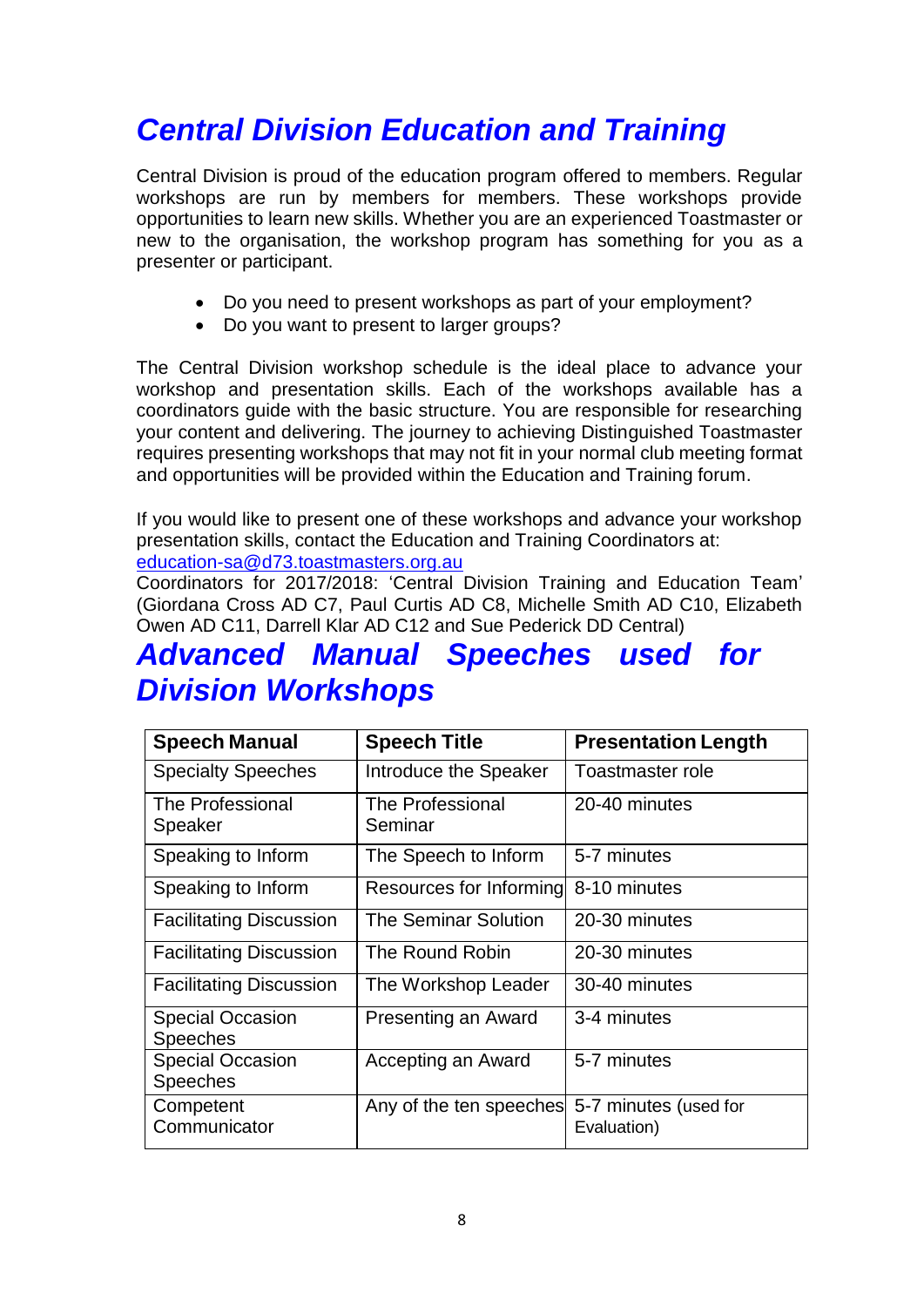### *Pathways*

### *Ambassadors*

Central Division: Peter Cesco: [pa1-central@d73.toastmasters.org](mailto:pa1-central@d73.toastmasters.org) Helen Kubenk: [pa2-central@d73.toastmasters.org](mailto:pa2-central@d73.toastmasters.org) Mark Reynolds: [pa3-central@d73.toastmasters.org](mailto:pa3-central@d73.toastmasters.org)

### *Guides*

Central Division: Jo Kneebone: [pg10@d73.toastmasters.org.au](mailto:pg10@d73.toastmasters.org.au) Con Koutsikas: [pg4@d73.toastmasters.org.au](mailto:pg4@d73.toastmasters.org.au) Anna Weissmann: [pg5@d73.toastmasters.org.au](mailto:pg5@d73.toastmasters.org.au) <https://d73.toastmasters.org.au/pathways-guides/>

| <b>Pathways Guide:</b><br><b>Joanne Kneebone</b> | <b>Pathways Guide:</b><br>Anna Weissmann | <b>Pathways Guide:</b><br><b>Con Koutsikas</b> |  |
|--------------------------------------------------|------------------------------------------|------------------------------------------------|--|
| <b>Northern Stars Toastmasters</b>               | <b>Adelaide Toastmasters</b>             | <b>Speaker Corner Toastmasters</b><br>Club     |  |
| Tea Tree Gully Toastmasters                      | <b>Adelaide Hills Toastmasters</b>       | <b>Mount Barker Toastmasters</b>               |  |
| <b>Mawson Lakes Toastmasters</b>                 | Prospeak Toastmasters                    | <b>Synergy Toastmasters</b>                    |  |
| <b>UniSA Toastmasters Club</b>                   | <b>DWS Adelaide Toastmasters</b>         | <b>Southern Cross Toastmaster</b>              |  |
| <b>SA Governors Club</b>                         | <b>Limestone Coast Toastmasters</b>      | Southern Vale Toastmasters                     |  |
| Quintessence Club                                | More Than Words<br>Toastmasters          | <b>Champion Toastmasters</b>                   |  |
| <b>North Adelaide Toastmasters</b>               | <b>Adelaide Students Toastmasters</b>    | Rev-Anew                                       |  |
| <b>Raconteurs Toastmasters</b>                   | <b>Adelaide City Toastmasters</b>        | <b>Spiritually Speaking</b><br>Toastmasters    |  |
| <b>GX SE Toastmasters</b>                        | <b>Adelaide Central Toastmasters</b>     | Payneham Toastmasters                          |  |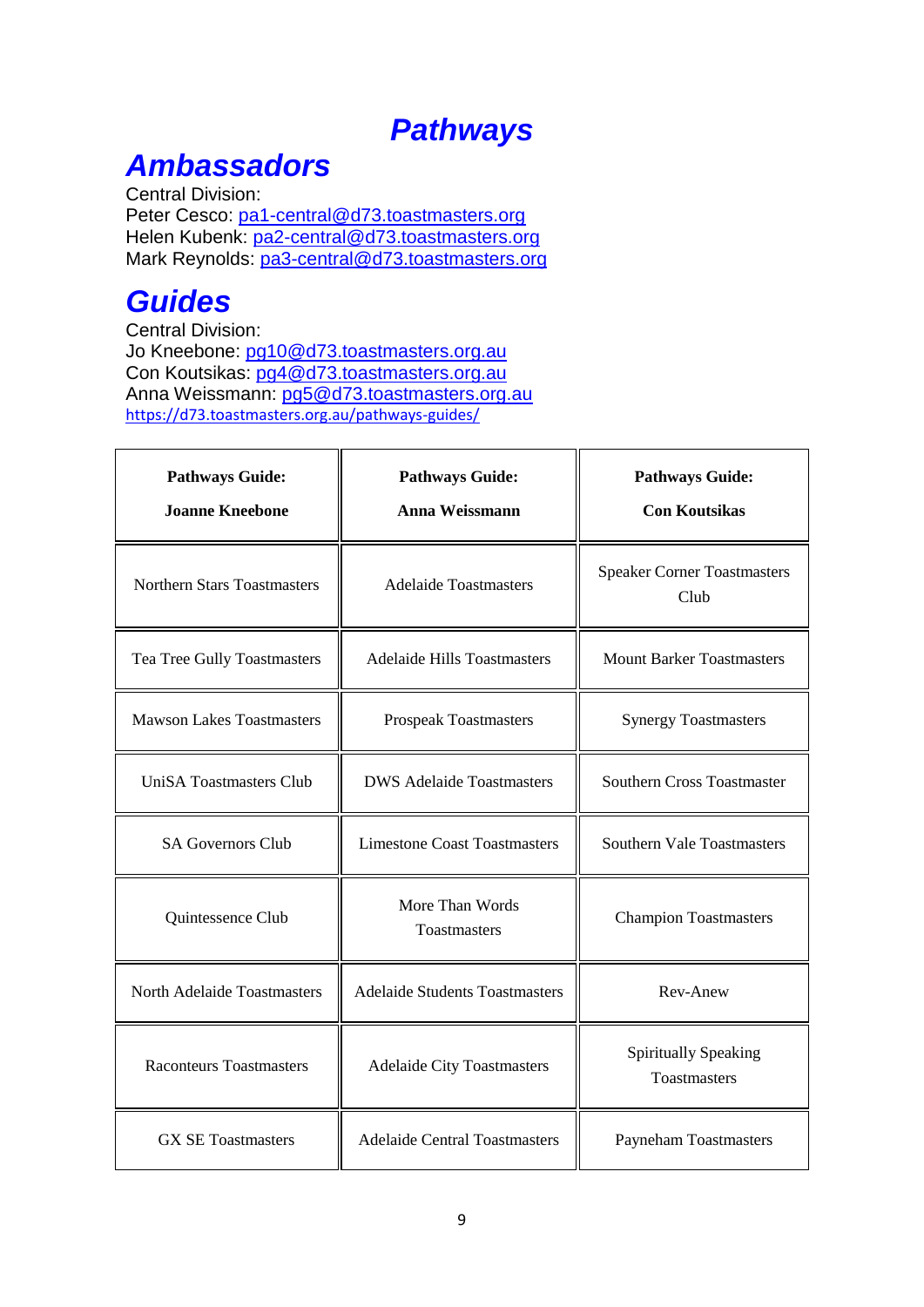# *Acronyms and Abbreviations*

Like most organisations, Toastmasters has its share of organisation specific jargon. None of this is secret Toastmasters code; it is just a convenient way of speeding up the conversation. It all becomes easier with exposure. Here are a few common acronyms we use:

| l cc       | <b>Competent Communicator</b>            |
|------------|------------------------------------------|
| ACB        | <b>Advanced Communicator Bronze</b>      |
| <b>ACS</b> | <b>Advanced Communicator Silver</b>      |
| <b>ACG</b> | <b>Advanced Communicator Gold</b>        |
| <b>CL</b>  | <b>Competent Leader</b>                  |
| ALB        | <b>Advanced Leader Bronze</b>            |
| <b>ALS</b> | <b>Advanced Leader Silver</b>            |
| <b>DTM</b> | <b>Distinguished Toastmaster</b>         |
| <b>HPL</b> | <b>High Performance Leadership</b>       |
| TLI        | <b>Toastmasters Leadership Institute</b> |
| TI         | <b>Toastmasters International</b>        |
| D73        | District 73                              |
| <b>DCP</b> | Distinguished Club Program               |
| <b>DD</b>  | <b>District Director</b>                 |
| <b>AD</b>  | <b>Area Director</b>                     |
| E&T        | <b>Education and Training</b>            |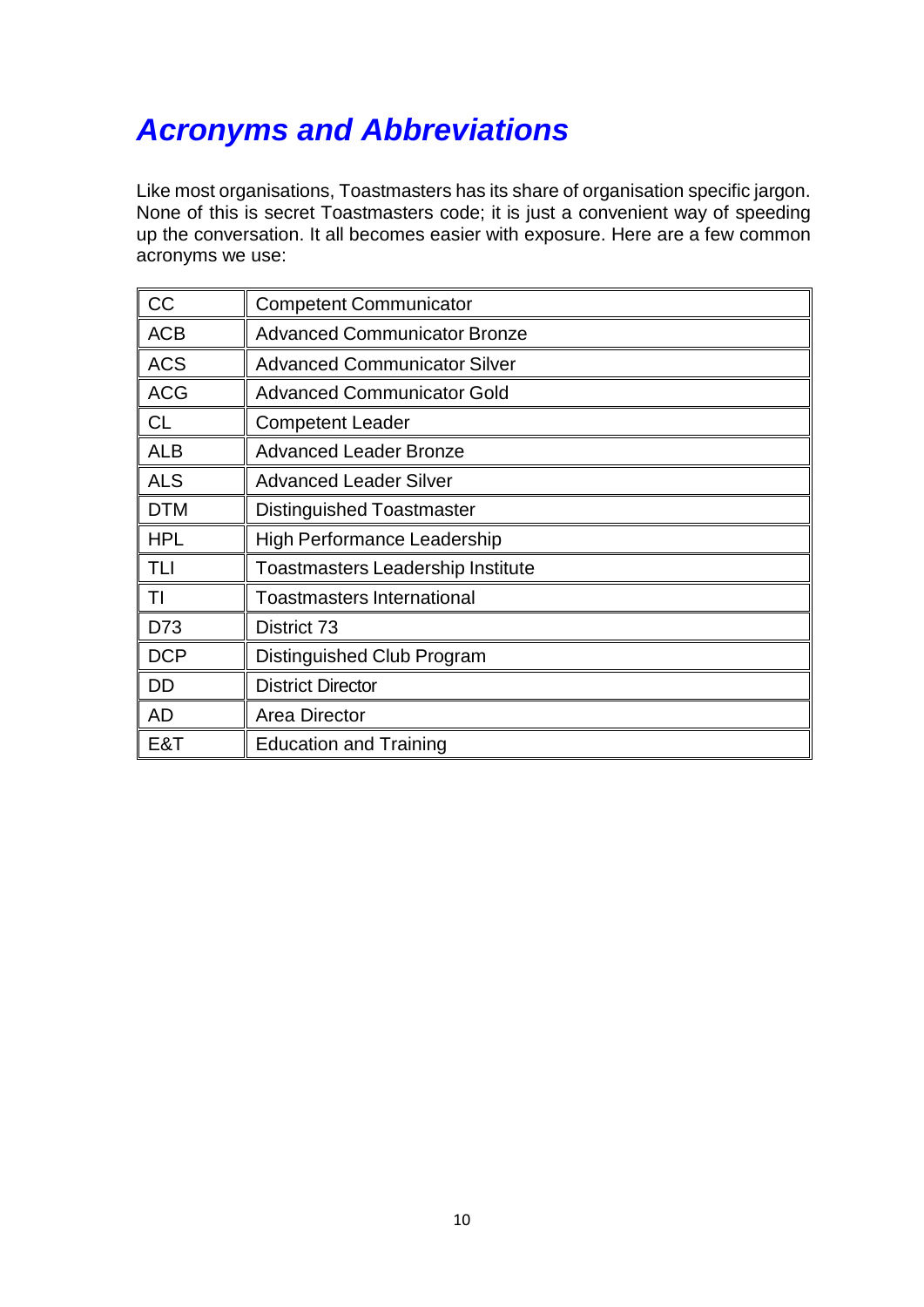# *Speechcraft*

Another opportunity in completing your Advanced Speeches is by presenting a project in a Speechcraft course. Speechcraft is a wonderful way of advancing your presentation skills, gaining further awards and even bringing new members into your club. Every club in Central Division has the opportunity to run a Speechcraft course and as with most other things within Central Division, everything has been prepared for you. It's just a matter of enjoying yourself.

The following are the Speaking Assignments that can be used during a Speechcraft program:

| Speechcraft Coordinator                        | <b>Success Communication Series</b><br>Complete six week course as Coordinator                                                                                                                          |
|------------------------------------------------|---------------------------------------------------------------------------------------------------------------------------------------------------------------------------------------------------------|
| Welcome to<br>Speechcrafters                   | <b>Speeches by Management</b><br>Project 1 "The Briefing"                                                                                                                                               |
| Closing to<br>Speechcrafters &<br>Toastmasters | <b>Speeches by Management</b><br>Project 5 "The Status Report" Special Occasion Speeches Project 4<br>"Presenting an Award" Speaking to Inform<br>Project 4 "A Fact - Finding Report"                   |
| Toastmaster                                    | <b>Specialty Speeches</b><br>Project 5 "Introduce the Speaker"                                                                                                                                          |
| Ice Breaker                                    | Any CC Speech Assignment                                                                                                                                                                                |
| Impromptu Speaking                             | <b>The Better Speaker Series</b>                                                                                                                                                                        |
| Presenting a Toast                             | <b>Special Occasion Speeches</b>                                                                                                                                                                        |
| Workshop                                       | Project 1 "Mastering the Toast"                                                                                                                                                                         |
| Selecting your Topic<br>Workshop               | The Better Speaker Series - Speaking to Inform Manual (226C)<br>Project 1, "The Speech to Inform" Project 2 Resources for Informing"<br>Facilitating Discussion (226D) Project 1 "The Seminar Solution" |
| Be in Earnest Workshop                         | <b>The Better Speaker Series</b>                                                                                                                                                                        |
| When you're the<br>Introducer                  | <b>The Better Speaker Series</b>                                                                                                                                                                        |
| Organising your Speech                         | <b>The Better Speaker Series</b>                                                                                                                                                                        |
| Body Language and                              | <b>The Better Speaker Series</b>                                                                                                                                                                        |
| Evaluation & Evaluation                        | The Successful Club Series Speaking to Inform Manual (226C) Project                                                                                                                                     |
| Review Workshop                                | 1, "The Speech to Inform" Project 2 "Resources for Informing" Facilitating                                                                                                                              |
|                                                | Discussion (226D) Project 5 "The Workshop Leader"                                                                                                                                                       |

If your club would like to present a Speechcraft Course, please contact our Speechcraft Coordinator, Nick Kastelein: [speechcraft-sa@d73.toastmasters.org.au](mailto:speechcraft-sa@d73.toastmasters.org.au)

Central Division will have opportunities in 2017-2018 for clubs to express interest in wanting to deliver their own course to the public, which not only builds membership for the club but provides presentation opportunities for members and helps provide the club with funds they can use for the purchase of educational material.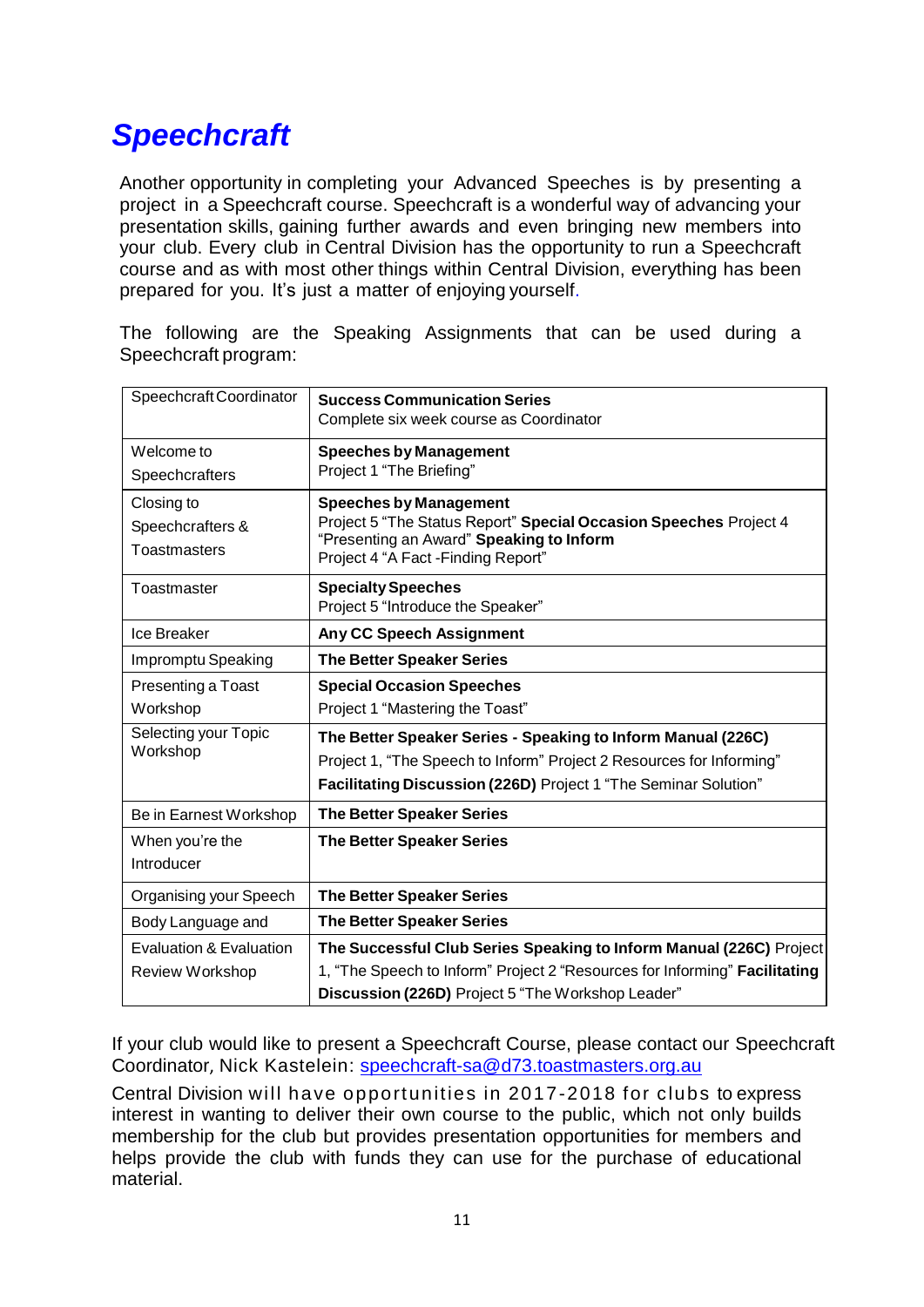# *Central Division Clubs - Essential Information*

Updated 20<sup>th</sup> November 2017

| Area C7                     | <b>Meeting Day</b>                          | <b>Meeting</b><br>Time | Website                                                                                      |
|-----------------------------|---------------------------------------------|------------------------|----------------------------------------------------------------------------------------------|
| Adelaide                    | 2 <sup>nd</sup> & 4 <sup>th</sup> Tuesday   | 7:00pm                 | http://adelaide.toastmastersclubs.org/                                                       |
| Adelaide Hills              | $2nd$ & $4th$ Wednesday                     | 7:30pm                 | http://adelaidehills.toastmastersclubs.org/                                                  |
| <b>Mount Barker</b>         | 1 <sup>st</sup> & 3 <sup>rd</sup> Thursday  | 7:30pm                 | http://www.mountbarkertoastmasters.org/                                                      |
| Speakers Corner             | 2 <sup>nd</sup> & 4 <sup>th</sup> Wednesday | 7.15 pm                | http://speakerscorner.toastmastersclubs.org/directions.html                                  |
| Area C8                     |                                             |                        |                                                                                              |
| Mawson Lakes                | 1 <sup>st</sup> & 3 <sup>rd</sup> Monday    | 6:45pm                 | http://www.mawsonlakestoastmasters.org.au/                                                   |
| Northern Stars              | 2 <sup>nd</sup> & 4 <sup>th</sup> Tuesday   | 6.45pm                 | http://www.northernstarstm.org.au/                                                           |
| Tea Tree Gully              | $2nd$ & 4 <sup>th</sup> Thursday            | 7:00pm                 | http://www.teatreegullytoastmasters.com/                                                     |
| <b>Spiritually Speaking</b> | $2nd$ & $4th$ Wednesday                     | 7.00pm                 | https://www.toastmasters.org/Find-a-Club/05116968-<br>spiritually-speaking-toastmasters-club |
| Uni SA                      | 2 <sup>nd</sup> & 4 <sup>th</sup> Tuesday   | 6.45pm                 | https://www.toastmasters.org/Find-a-Club/05857653-unisa-<br>toastmasters-club                |
| Area C9                     |                                             |                        |                                                                                              |
| <b>Limestone Coast</b>      | 1 <sup>st</sup> & 3 <sup>rd</sup> Wednesday | 7.00pm                 | https://www.toastmasters.org/Find-a-Club/00003395-<br>00003395                               |
| ProSpeak                    | 1st & 3rd Thursday                          | 7:30pm                 | https://glenelgprospeak.toastmastersclubs.org/directions.ht<br>ml                            |
| Southern Cross              | 2 <sup>nd</sup> & 4 <sup>th</sup> Wednesday | 6:45pm                 | www.sxtm.org.au                                                                              |
| Southern Vales              | 2 <sup>nd</sup> & 4 <sup>th</sup> Monday    | 7:00pm                 | http://www.southernvales.toastmastersclubs.org/                                              |
| <b>DWS</b>                  | 1 <sup>st</sup> & 3 <sup>rd</sup> Tuesdays  | 5:45pm                 | https://www.toastmasters.org/Find-a-Club/04521410-<br>dwsadelaidetoastmastersclub            |
| Area C10                    |                                             |                        |                                                                                              |
| <b>Adelaide Students</b>    | 1 <sup>st</sup> & 3 <sup>rd</sup> Monday    | 10:00am                | adelaidestudents.toastmastersclubs.org                                                       |
| Champion                    | 1 <sup>st</sup> & 3 <sup>rd</sup> Tuesday   | 7:00am                 | champion.toastmastersclubs.org                                                               |
| More Than Words             | 1 <sup>st</sup> & 3 <sup>rd</sup> Monday    | 7:00pm                 | www.morethanwords.org.au                                                                     |
| Rev-Anew                    | Wednesday fortnightly                       | 12:30pm                | revanew.toastmastersclubs.org                                                                |
| Synergy                     | 1st & 3rd Wednesday                         | 6:50am                 | http://www.synergytoastmasters.org.au/                                                       |
| Area C11                    |                                             |                        |                                                                                              |
| Adelaide Central            | $2nd$ & $4th$ Wednesday                     | 5:45pm                 | http://www.adelaidecentral.org.au/                                                           |
| <b>Adelaide City</b>        | 1 <sup>st</sup> & 3 <sup>rd</sup> Wednesday | 5:45pm                 | http://www.adelaidecity.org.au/                                                              |
| Quintessence                | 2 <sup>nd</sup> & 4 <sup>th</sup> Tuesday   | 6:30pm                 | http://quintessence.org.au/                                                                  |
| <b>SA Governors</b>         | $2nd$ & $4th$ Monday                        | 6:45pm                 | http://sagovernors.org/                                                                      |
| Area C12                    |                                             |                        |                                                                                              |
| Payneham                    | 1 <sup>st</sup> & 3 <sup>rd</sup> Tuesday   | 7:00pm                 | http://payneham.toastmastersclubs.org/                                                       |
| North Adelaide              | 1 <sup>st</sup> & 3 <sup>rd</sup> Tuesday   | 6:30pm                 | northadelaide.toastmastersclubs.org                                                          |
| Raconteurs                  | 2 <sup>nd</sup> & 4 <sup>th</sup> Thursday  | 7:00pm                 | http://www.raconteurs.org.au/                                                                |
| GX SE                       | $2nd$ & 4 <sup>th</sup> Wednesday           | 9.00am                 | https://www.toastmasters.org/Find-a-Club/4413866-gx-se-<br>toastmasters-club                 |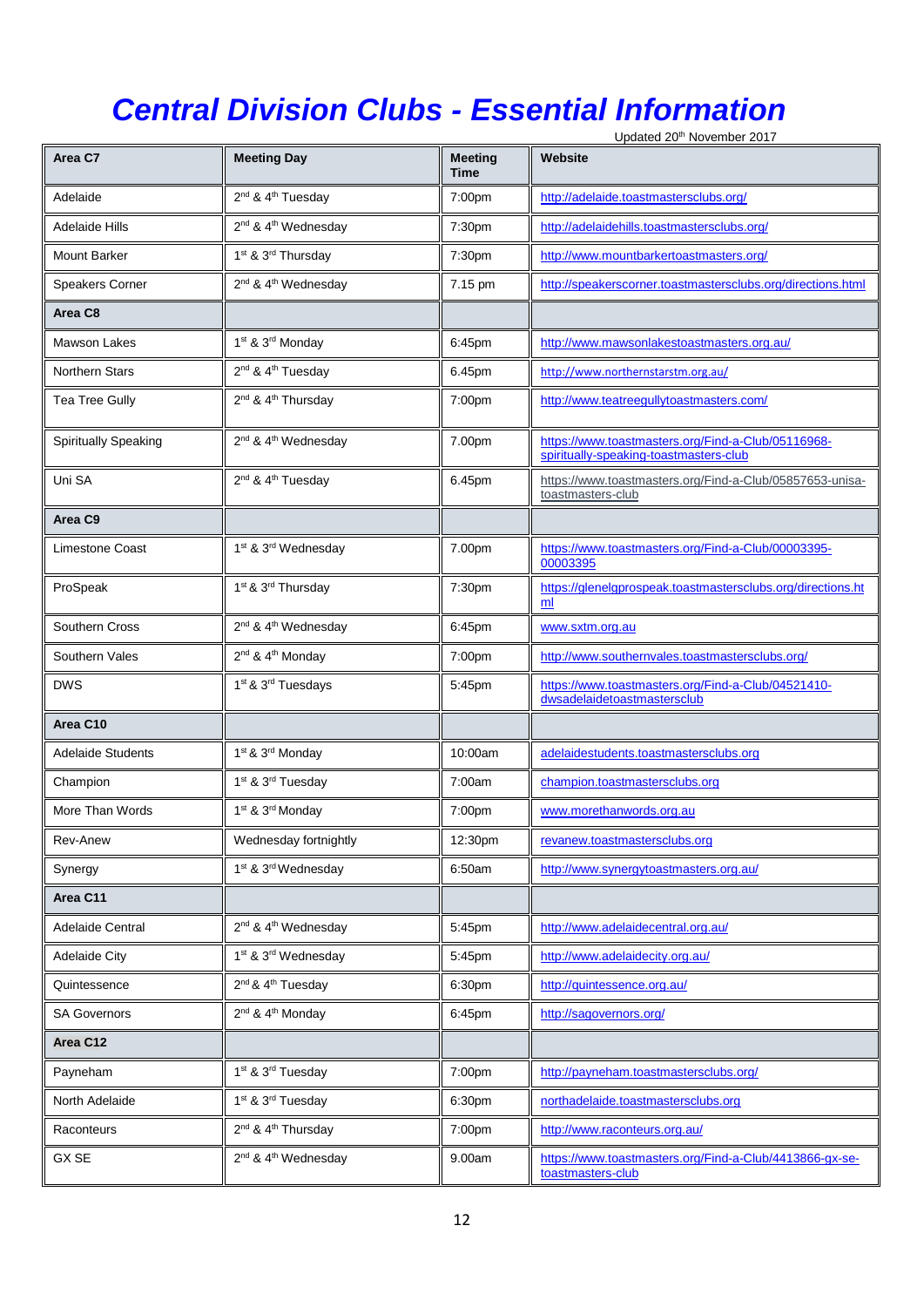# *Club Officers – An Overview of the Roles*

#### **President - provides leadership**

- Can open & close the meeting
- Makes special announcements
- Supports & resources other club officers
- Provides a report (usually written) to the business session
- Conducts Executive meetings with other club officers once every 2 months.

#### **Vice President Education - plans each meeting**

- Prepares the agenda for each meeting
- Records all member accomplishments
- Organises Club competitions
- Addresses member's educational needs after the meeting
- Organises a mentor for new members

#### **Vice President Membership - signs up new members**

- Greets all guest & explains the Toastmasters program
- Has new member registration forms available at each meeting
- Sends out follow up information to quests
- Coordinates an induction ceremony for new members

#### **Vice President Public Relations - promotes club & invites new guests**

- Is the contact point for the club
- Maintains the club website
- Greets guests & answers questions before & after the meeting
- Can prepare & distribute a newsletter that keeps members informed about Club activities

#### **Secretary - keeps records**

- Circulates an attendance sheet
- Records the minutes of each meeting and including executive meetings
- Receives in-coming and out-going correspondence
- Maintains accurate club records

#### **Treasurer - transacts and reports on all financial matters**

- Collects dues during each semi-annual period
- Maintains accurate financial records
- Enters membership records on Toastmasters International Website
- Issues cheques to Toastmaster Suppliers
- Presents a financial report every 2 months and annually (audited)

#### **Sergeant at Arms - sets the stage for the meeting**

- Stores and maintains club property
- Arranges room & equipment
- Puts out agendas, timing equipment, lectern, gavel, etc
- Opens the meeting, on time, and does the "house-keeping", introduces the theme & talks about the raffle, visitors' book etc.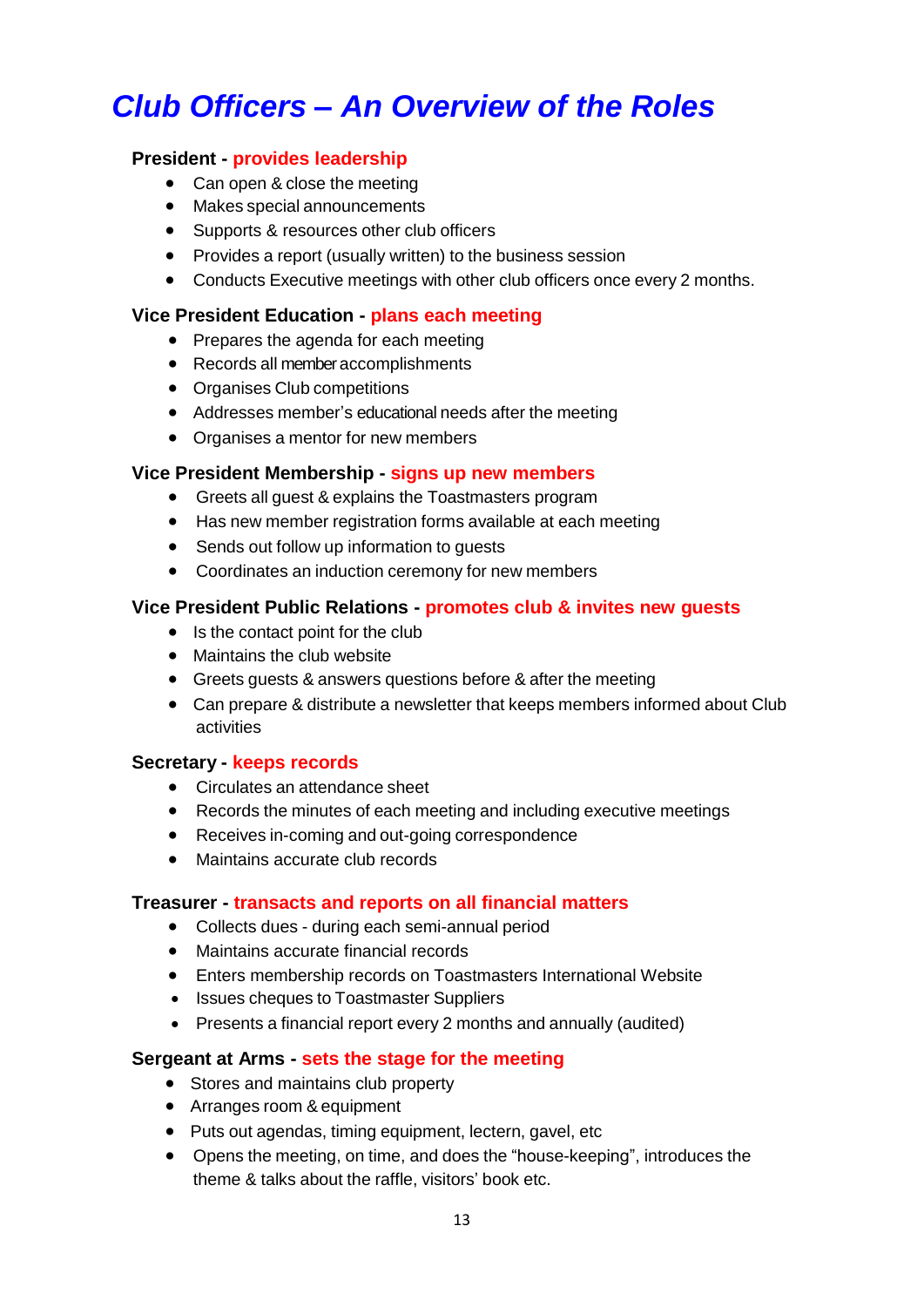# *The Mission of Toastmasters International*

We empower individuals to become more effective communicators and leaders

### *District Mission*

We build new clubs and support all clubs in achieving excellence

#### *Club Mission*

We provide a supportive and positive learning experience in which members are empowered to develop communication and leadership skills, resulting in greater selfconfidence and personal growth.

### **Toastmasters International Core Values**

- Integrity
- Respect
- Service
- Excellence

### *Toastmasters International Envisioned Future*

To be the first-choice provider of dynamic, high-value, experiential communication and leadership skills development.

# *Objectives of Toastmasters*

The fundamental objective of Toastmasters International is to educate men and women through the process of self-improvement and leadership training so that they may increase their usefulness in business, professional and community life.

Toastmasters should be always seeking:

- to improve their oral expression of thought
- to develop their confidence and ability to speak in public
- to obtain instruction and experience in the conduct of meetings
- to promote the habit of analytical listening
- to assist each other through constructive evaluation
- to develop their capacity for leadership
- to promote good fellowship among men and women
- to advance mutual understanding through more effective communication
- to foster and encourage "Better Listening, Better Thinking and Better Speaking"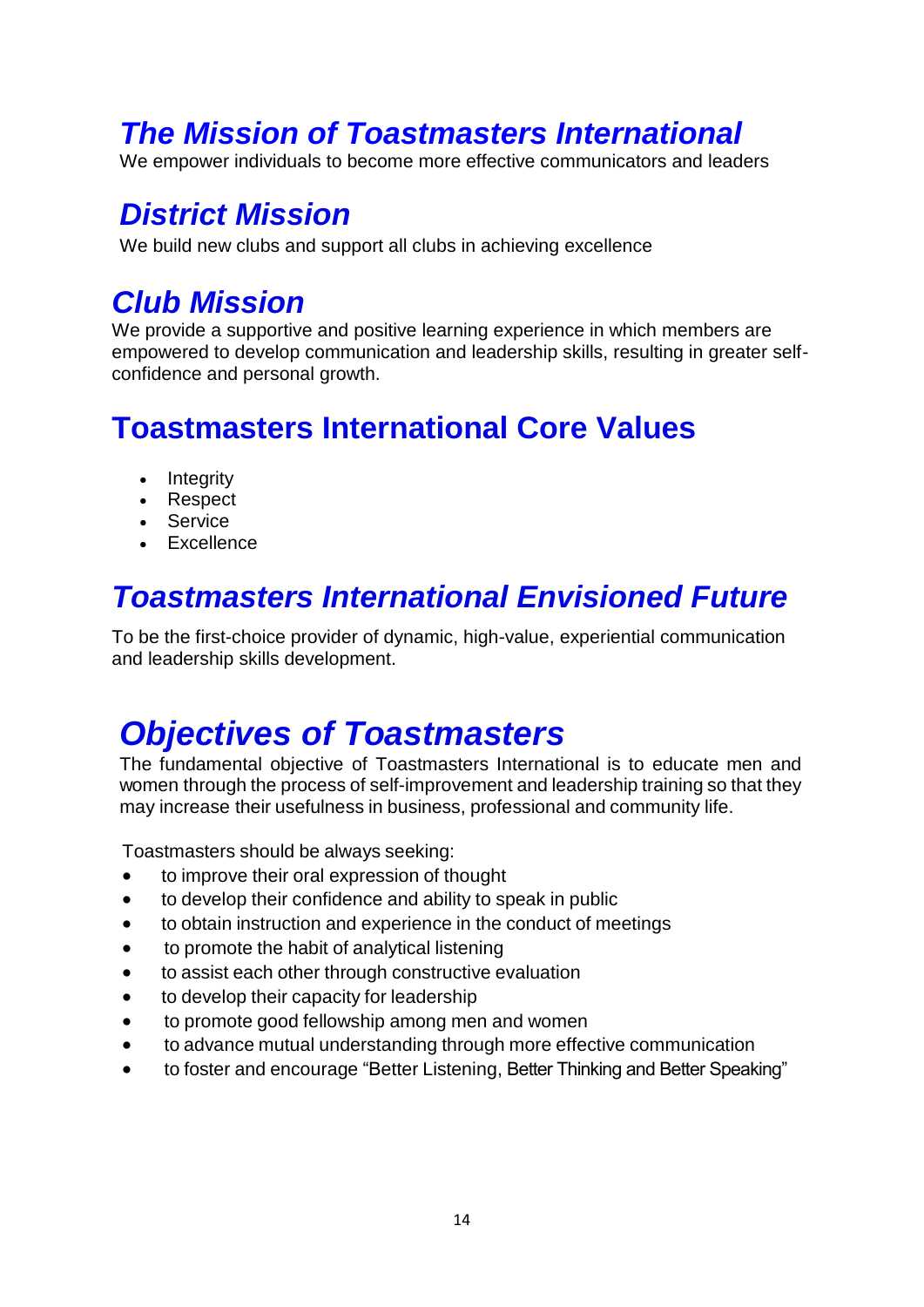# *Suggested Induction Ceremony*

The initial events experienced by new members play a significant role in the development of their long-term impressions about your club and the organisation. The induction ceremony is the first and possibly the most important event a new member will experience.

If you are conducting the induction ceremony, it is your responsibility to speak with the new member/s prior to the evening to ensure that they are aware of the induction and the roles of the mentor/s. It is also a good idea to speak with some of your fellow experienced members on the important role of being a mentor. The following is a very formal induction and strictly a guide only; it may be changed to suit your club's ethos.

Mr. /Madam Toastmaster, Fellow Toastmasters and Guests,

It is now my honour and privilege to induct a new member into the (name of club). This is a very important occasion not only for our new member but also for our Club. (Invite newest member/s to front of meeting room)

(Name of member) being a member of Toastmasters means you've joined an organisation that's helped thousands of people worldwide.

Membership in Toastmasters International is a privilege that carries with it many rewards. When you join Toastmasters you will find that a group of people who are dedicated to helping each other grow and improve their speaking and presentation skills in a spirit of fun, friendship and sharing.

To help you on your path of Toastmasters, you will have a mentor to guide you. You can now choose to ask the mentor to stand and ask the following question:

(Mentor) do you accept the responsibility of a Mentor and do you promise to share your knowledge and experience with (new Member)?

The Mentor (or another member) may now speak in support of the new member.

(Name of new member) do you promise to abide by the rules and regulations of Toastmasters International and the Bylaws of (name of club) In the more formal ceremony you would now to ask the Member to recite the following, however this is not compulsory.

I (Name of member), in the presence of my fellow members of the (name of club) Toastmasters club, make this firm obligation:

- To attend meetings regularly and prepare fully for each assignment
- To apply myself to the program outlined in the toastmasters manuals
- To participate actively in club activities
- To evaluate others in a positive, constructive manner
- To build open, friendly relationships with my fellow members, and
- To bring further members into the club so that they can also gain the benefits of Toastmasters.

Mr. /Madam Chairman, I move that (Name of new member) be granted membership of the (name of club) Club. (Chairman then calls for a seconder and all those in favour, etc.)

This is where you can hand over to the member all relevant material, such as CC and CL manuals. Club guides, badges & certificates should also be presented at this time to officially acknowledge the new member.